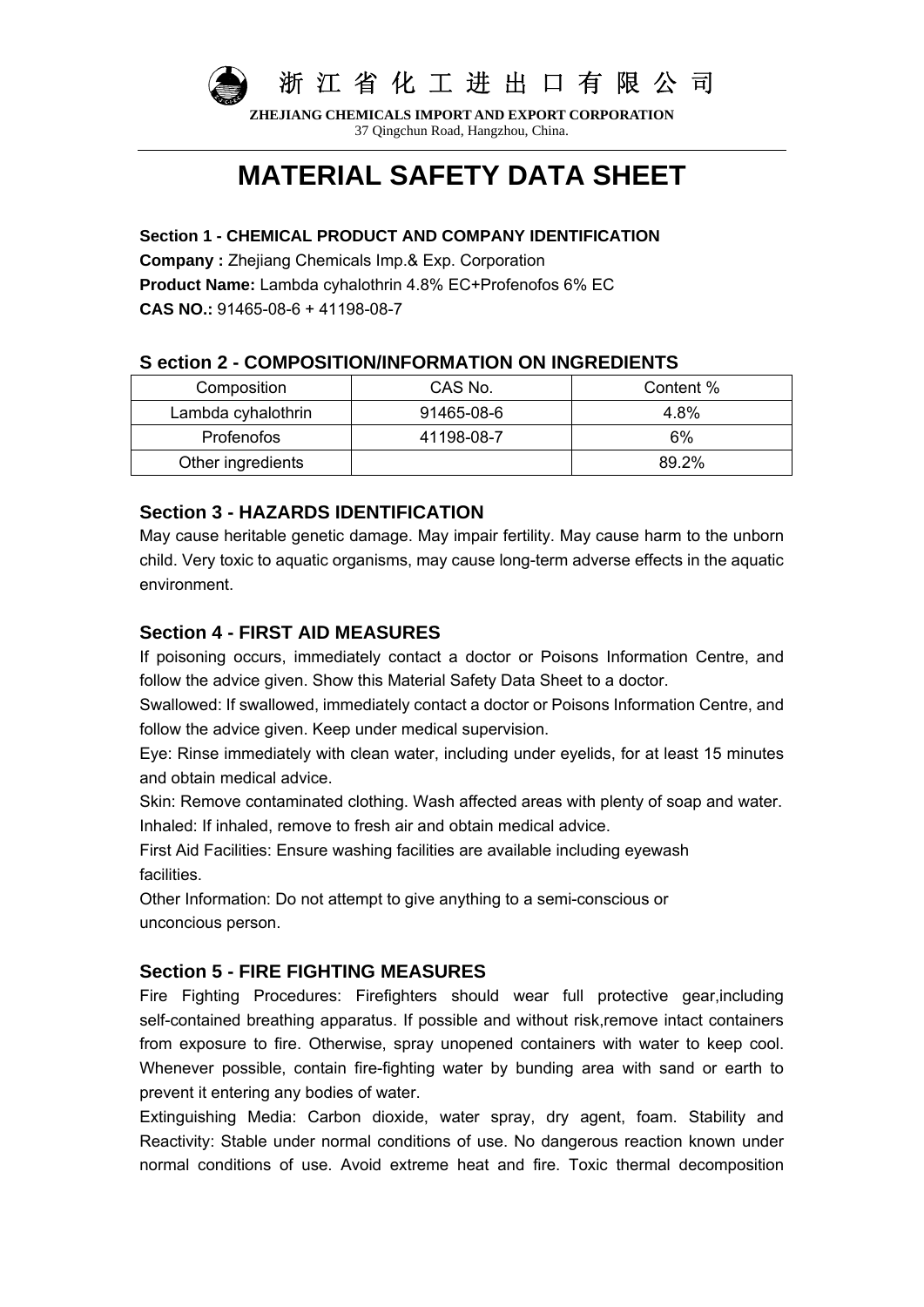

**ZHEJIANG CHEMICALS IMPORT AND EXPORT CORPORATION** 37 Qingchun Road, Hangzhou, China.

products may include oxides of carbon, sulphur and nitrogen and compounds of chlorine and fluorine.

# **Section 6 - ACCIDENTAL RELEASE MEASURES**

Dealing with spills and disposal may result in the potential for increased personal exposure. During such operations it is recommended that the following protective clothing is worn: Cotton overalls buttoned to the neck and wrist Waterproof gloves Contain spill, sweep up or shovel and place in properly labelled sealed drums for safe disposal. Deal with all spillages immediately. If contamination of drains, streams, watercourses etc. is unavoidable, warn the local water authority.

# **Section 7 - HANDLING AND STORAGE**

**Handling:**Read the label before use. Avoid contact with skin and eyes. Do not breathe spray. Avoid inhalation of high concentrations of vapours. When using, do not eat, drink or smoke. Wash face and hands before eating, drinking or smoking.

**Storage:** Keep only in the original container. Keep container tightly closed. Keep out of the reach of children. Keep away from food, drink and animal feeding stuffs.

**Storage life:** Physically and chemically stable for at least 2 years when stored in the original unopened sales container at ambient temperatures.

# **Section 8 - EXPOSURE CONTROLS / PERSONAL PROTECTION**

Exposure standards: No occupational exposure standards have been established for the product or its ingredients.

Engineering controls: Control process conditions to avoid contact. Personal Protective Equipment:

Eyes: Not normally required. Avoid touching eyes while handling product.

Clothing: Avoid skin contact; full-length work clothes should be worn when using this product.

Gloves: Avoid contact with skin; wear waterproof gloves. Respiratory: Not required.

# **Section 9 - PHYSICAL AND CHEMICAL PROPERTIES**

**Form:** liquid.

**Color:** light amber.

**Odor:** aromatic.

**pH:** 6.0~8.0.

**Solubility:** miscible with water.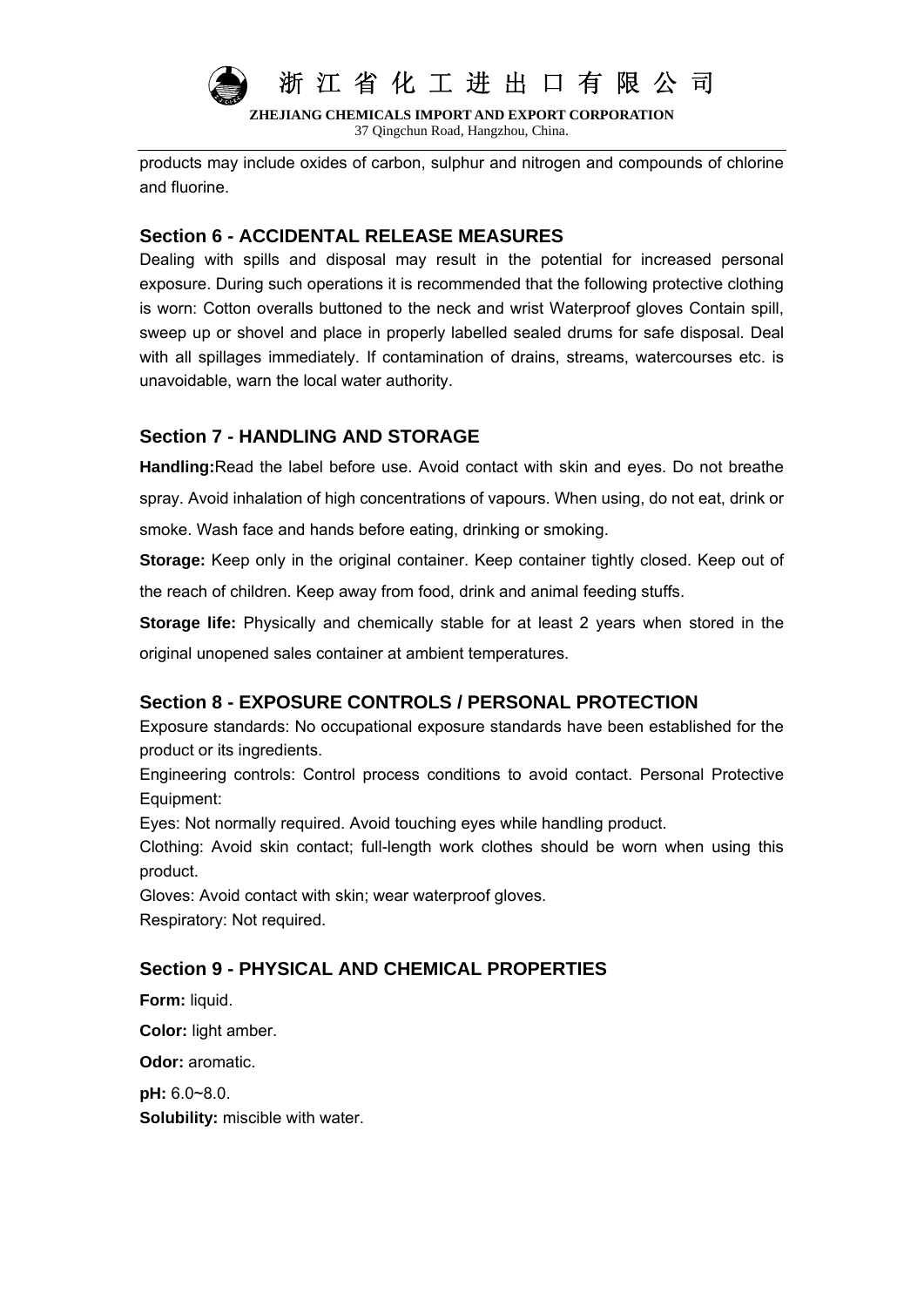

**ZHEJIANG CHEMICALS IMPORT AND EXPORT CORPORATION** 37 Qingchun Road, Hangzhou, China.

# **Section 10 - STABILITY AND REACTIVITY**

**Stability:** Stable under normal conditions.

**Conditions to avoid:** Protect from (sun) light, open flame and sources of heat.

Decomposes upon heating.

**Incompatible materials:** Strong acids and strong bases.

**Hazardous decomposition products:** Toxic and Irritating vapour.

**Hazardous polymerization:** None known.

### **Section 11 - TOXICOLOGICAL INFORMATION**

#### **Acute toxicity:**

Oral:  $LD_{50}$  for male rats 112 mg/kg. Dermal: LD<sub>50</sub> for rats 1000 mg/kg. Inhalation:  $LC_{50}$ for rats 0.5 mg/l air (total particulate). **Irritant properties:**  Skin: mild irritant (rabbit).

Eye: mild irritant (rabbit)

### **Section 12 - ECOLOGICAL INFORMATION**

### **Ecotoxicity:**

Birds: Acute oral  $LD_{50}$ : for mallard ducks >57ppm Fish:  $LC_{50}$  (96 h): 0.4 µg/l. Daphnia:  $EC_{50}$  (48 h): 0.36 μg/l. Bees:  $LD_{50}$  (oral):  $0.1 \mu g/$ bee.

### **Section 13 - DISPOSAL CONSIDERATIONS**

Triple or (preferably) pressure rinse containers before disposal. Add rinsings to the spray tank. Do not dispose of undiluted chemicals on-site. If recycling replace cap and return clean containers to recycler or designated collection point. If not recycling, break, crush or puncture and bury empty containers in a local authority landfill. If no landfill is available bury the containers below 500 mm in a disposal pit specifically marked and set up for this purpose clear of waterways, desirable vegetation and tree roots. Empty containers and product should not be burnt.

**Section 14 - TRANSPORT INFORMATION UN Number:** 3082 **Transport hazard class:**9 **Packing group:** III